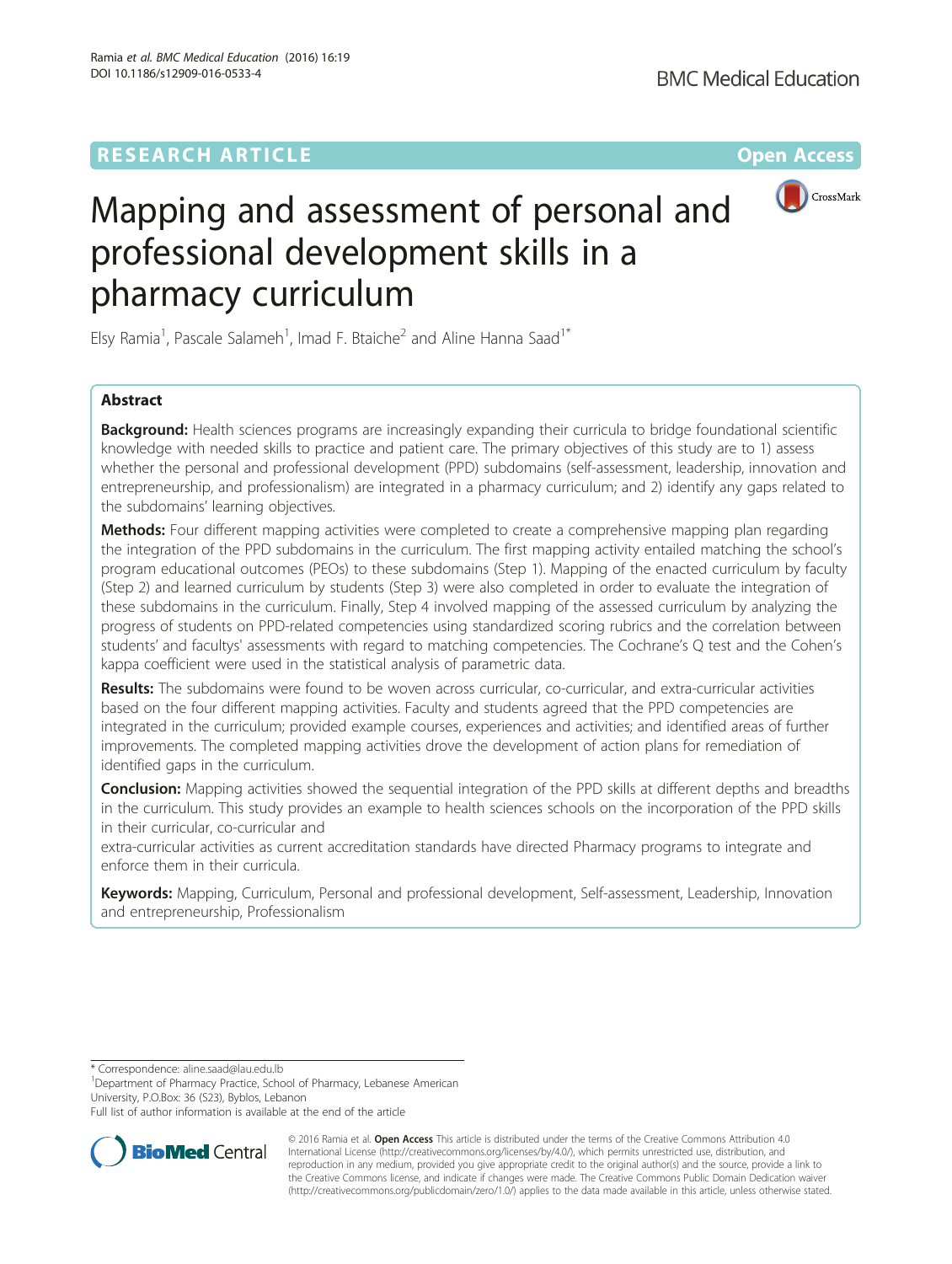# Background

In a constantly evolving healthcare environment, preparing students for a lifetime of change and emergent opportunities is a challenging responsibility in higher education. Pharmacy students must acquire needed knowledge, and couple it with personal and professional development (PPD) skills, to allow for the development of well-rounded health care professionals capable of providing holistic patient care. These PPD skills involve setting clear goals and action plans, identifying strengths and areas for improvement and reflecting on personal and professional progress [[1\]](#page-12-0). They ultimately equip the students with the needed tools to become lifelong learners. The Center for the Advancement of Pharmacy Education (CAPE) 2013, in its fourth version of educational outcomes, expanded its domains beyond knowledge and skills to include the affective domain (Domain 4), reflecting the importance of personal attributes and professional skills to the practice of pharmacy. The CAPE outcomes were built around 4 broad domains to guide the education of pharmacists in 1) foundational knowledge, 2) essentials for practicing pharmacy and delivering patient-centered care, 3) effective approaches to practice and care, and 4) the ability to develop personally and professionally. This expansion emphasizes the necessity to develop students personally and professionally with a mindset of four skills, namely self-awareness, leadership, innovation and entrepreneurship, and professionalism [\[2](#page-12-0)].

Hawthorn and Watts defined self-awareness as "awareness of the distinctive characteristics (abilities, skills, values and interests) that define the kind of person one is, and the kind of person one wishes to become" [\[3](#page-12-0)]. Similarly, a self-aware individual is one able to "examine and reflect on personal knowledge, skills, abilities, beliefs, biases, motivation, and emotions that could en-hance or limit personal and professional growth" [\[2](#page-12-0)]. This ability to accurately assess one's weaknesses and strengths is vital to students and practitioners as it generates a capacity for finding an effective balance in daily practice, setting learning goals, and reflecting on accomplishments. It generates a balance of confidence and caution, of persistence and flexibility, of knowing what to tackle and what to abandon, and a balance of selfreward without self-delusion [\[4\]](#page-12-0).

A leader is entrusted to "demonstrate responsibility for creating and achieving shared goals, regardless of position" [\[2](#page-12-0)]. Developing leadership skills has never been more important for the pharmacy profession than it is today, for future pharmacists must be prepared as citizen leaders to execute the promised vision of pharmacy [\[5](#page-12-0)]. In its statement on leadership, the American Society of Health-System Pharmacists (ASHP) emphasizes that leadership is a "professional obligation" for all pharmacists, where it calls every pharmacist to function as a "leader in the safe and effective use of medications" [\[6\]](#page-12-0). Lifelong learning and leadership should hence be included as objectives in pharmacy educational programs. Students and practitioners must be willing to learn and lead as they strive towards professional excellence, and assume a leadership role in ensuring patients' understanding and involvement in their care [\[7](#page-12-0)]. Accordingly, the Accreditation Council for Pharmacy Education (ACPE) Standards 2007 and 2016 include learning outcomes of leadership for professional pharmacy programs, specifically mentioned for the program mission and goals, school governance, students' admission criteria, representation, and professional behavior [[5\]](#page-12-0).

Innovation is defined as engaging in "innovative activities by using creative thinking to envision better ways of accomplishing professional goals" [\[2](#page-12-0)]. Entrepreneurial spirit, in its intended positive connotations, includes additional elements such as uniqueness, adaptability, developing potential and creating new opportunities. These skills now constitute a necessity for future graduates, as they are entrusted to envision the dynamic future of pharmacy practice. Accordingly, pharmacy curricula are responsible to stimulate pharmacy students' creativity and provide them with curricular and extracurricular opportunities to develop and nurture their entrepreneurial abilities [\[7](#page-12-0)].

Compared to the medical curricula that emphasize the values and attributes of professionalism, Pharmacy has given more importance to its behavioral aspects and their application in practice such as initiative, empathy, lifelong learning, and responsibility to name few [\[8](#page-12-0)]. Hence, a professional pharmacy student is expected to "exhibit behaviors and values that are consistent with the trust given to the profession by patients, other healthcare providers, and society" [\[2](#page-12-0)]. As professionalism is mainly comprised of attitudes and behaviors, published literature on the subject reflects that it may not be merely taught, but would rather be swayed through hidden curricula, and through a set of experiences that shape students skills and abilities in the right direction [[8, 9](#page-12-0)]. Hidden curricula comprise a set of values, attitudes and behaviors that are not formally taught to students, but influenced by the learning environment and role modeling [[8\]](#page-12-0).

Mapping is a valid and reliable assessment mechanism of charting various elements of the curriculum that offers insight to programs' strengths and deficiencies, and provides opportunities to improve the quality of pharmacy education [\[10\]](#page-12-0). It is a continuous quality assurance strategy that is mandated by accreditors, such as ACPE. Through mapping, faculty gain an understanding of their programs regarding course content, delivery, depth and breadth of covered competencies. The literature usually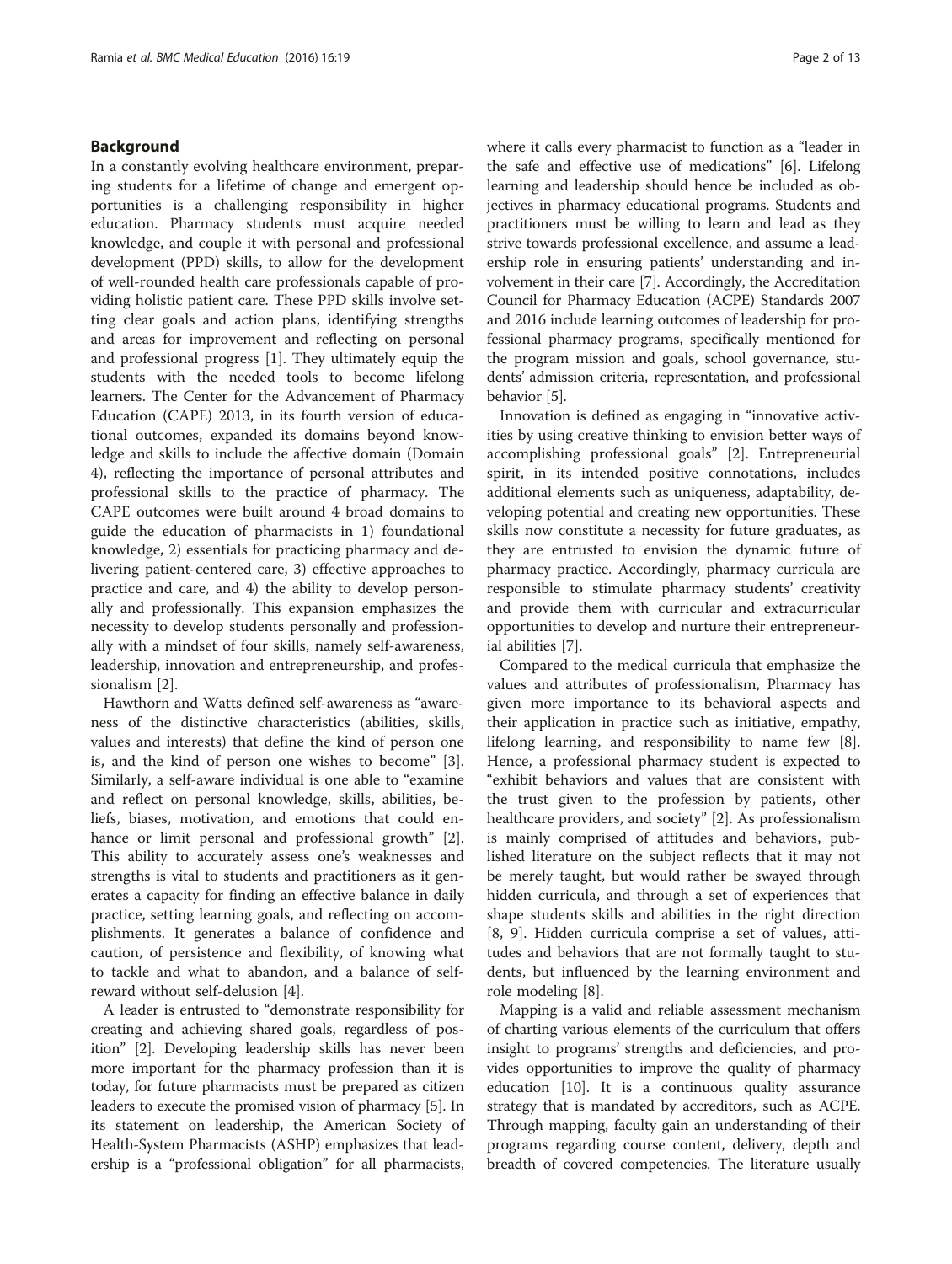reports mapping completed by faculty (enacted curriculum) and focuses on knowledge acquired through basic sciences. Curricula can be appraised from different standpoints including the enacted curriculum (what faculty do in the classroom as per syllabi), the learned curriculum (what students experience and learn), and the assessed curriculum (for which we actually test or assess competencies) [[11](#page-12-0)]. As such, the enacted curriculum reflects on what faculty teach; the enacted curriculum on what students experience and think they have learned; and the assessed curriculum on students 'actual achievement of competencies.

The primary objectives of this study are to 1) assess whether self-assessment, leadership, innovation and entrepreneurship, and professionalism learning objectives are integrated in a pharmacy curriculum through the mapping of the taught/enacted, learned, and assessed curricula, and 2) identify any gaps related to these learning objectives in an effort to improve the curriculum. Considering the scarcity of literature related to this subject, this study will provide schools and colleges of pharmacy and health sciences with a prototype for the assessment of integrating PPD skills in curricular, extracurricular and co-curricular activities.

## Methods

### Tool

The CAPE Educational Outcomes 2013, Domain 4 on PPD skills, were utilized as a template to map the achievement of self-assessment, leadership, innovation and entrepreneurship, and professionalism learning objectives in the pharmacy curriculum of the professional degree program at the Lebanese American University (LAU) School of Pharmacy (SOP).

Four different mapping activities were completed to create a comprehensive mapping plan as depicted in Fig. [1](#page-3-0):

The first mapping activity (Step 1) entailed matching the school's program educational outcomes (PEOs) and corresponding key performance criteria (KPC) to the four subdomains of self-awareness, leadership, innovation and professionalism of Domain 4, CAPE 2013. Next, all courses delivered across the four professional years were screened and those found to cover at least one of the four subdomains were identified. The enacted curriculum was then mapped with respective course coordinators (Step 2). Course coordinators were provided with the reasons for mapping and clarification of the evidence needed to meet the competencies (examples of selective evidence included course learning objectives, assignments, evaluation forms, and scoring rubrics). Moreover, students' co-curricular (orientation) and extra-curricular (workshops; societies and clubs) activities were mapped to the aforementioned subdomains. This mapping activity extended from May 2014 to December 2014.

Similarly, 32 fourth professional year (P4) students were invited to map the learned curriculum by providing anonymous feedback on the PPD subdomains (Step 3). The concept, value and metrics (meet/don't meet) used for the mapping were explained to the students. Students were asked to 1) reflect on their learning experiences and decide if the competencies in question have or have not been met throughout the curriculum; 2) provide examples of courses or activities where the competencies are met; and 3) offer suggestions for improvements if necessary.

The last phase of the study involved the assessed curriculum (Step 4). The standardized scoring rubric of Advanced Pharmacy Practice Experiences (APPEs) was mapped to the selected subdomains in order to verify that they are assessed through the APPE curriculum. The scoring rubric, that uses a scale of 1 to 5 (1-does not know, 2-knows, 3-knows how, 4-shows how, and 5 does), allows the students to complete self-assessment at baseline, midpoint and end of rotations, and also enables the faculty to assess students at midpoint and end of rotation. Twenty-two competencies are assessed in this scoring rubric focusing mostly on core performance areas, with eight of them addressing the PPD skills. The progress of students on PPD-related competencies was assessed for 32 fourth professional year pharmacy students (P4) as they completed 5 consecutive APPEs spanning from September 2014 to January 2015. Since each APPE is completed over 4 weeks, students' progress was accordingly followed for 20 weeks (5 months). Agreement between students' and faculty's assessments with regard to PPD-related competencies using the same standardized APPE scoring rubric over a period of 5 months (20 weeks) was also analyzed. Regarding the latter activity of Step 4, it is to be noted that a preceptor could have rated more than one student.

The study protocol was approved as "exempt" by the Lebanese American University (LAU) Institutional Review Board (IRB). No formal consents were required as the data was pulled from the school's curriculum committee database. No identifiers were used and data was processed while maintaining complete confidentiality and anonymity.

## Statistical analysis

This is a descriptive, cross-sectional study based on students' learning outcomes and curricular data sets. Data from Steps 1 through 3 were analyzed using descriptive frequencies and percentages as mapping is not usually a procedure that is studied with parametric statistics. Pooled data was applied for descriptive results (Steps 1- 3) while paired data was used when evaluating students'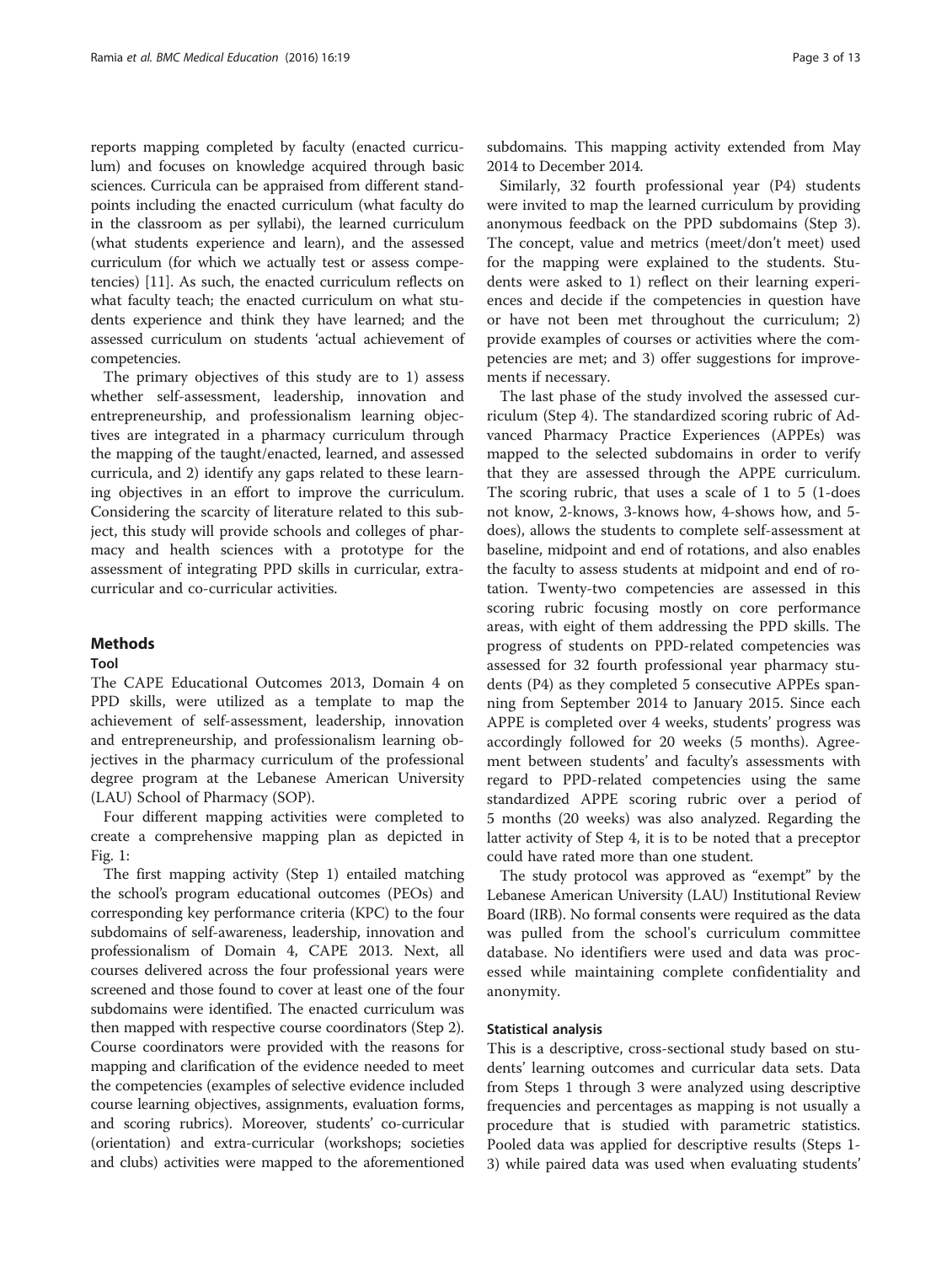<span id="page-3-0"></span>

progress and agreement between preceptors and students on PPD-related competencies (Step 4). In Step 4, statistical analysis was performed using SPSS (IBM version 18 software, 2009) and the Cochrane's Q test and the Cohen's kappa coefficient were used. The Cochrane's Q test was used to compare the proportion of students who had a mean assessment level of 4 or more between baseline, midpoint and end of rotation. The Cohen's kappa coefficient was used to assess agreement between students and preceptors at midpoint and end of rotation regarding the achievement of the PPD-related competencies. A p value below 0.05 was considered to be statistically significant.

# Results

The four PPD subdomains, including self-awareness, leadership, innovation and entrepreneurship, and professionalism, were found to be woven throughout the

curriculum across curricular (courses from all four professional years), co-curricular (orientation sessions, workshops and seminars), and extra-curricular activities (organizations). Mapping findings also showed the sequential integration of these subdomains at different depths and breadths in the curriculum.

### Step 1- Mapping to PEOs and KPC

The mapping results showed that the four subdomains are addressed in the PEOs. The subdomains matched three out of the 14 PEOs namely PEOs 12, 13 and 14 with corresponding KPC 12.A, 12.D, 13.A, 13.C, 14.B, 14.C, 14.D, and 14.E (Table [1\)](#page-4-0). PEO 14 addresses self-assessment, leadership and innovation by having the student identify his/her learning preferences and describe his/her strengths and self-limitations, develop strategies for overcoming weaknesses, manage time appropriately and efficiently, and display confidence and self-motivation. PEOs 12 and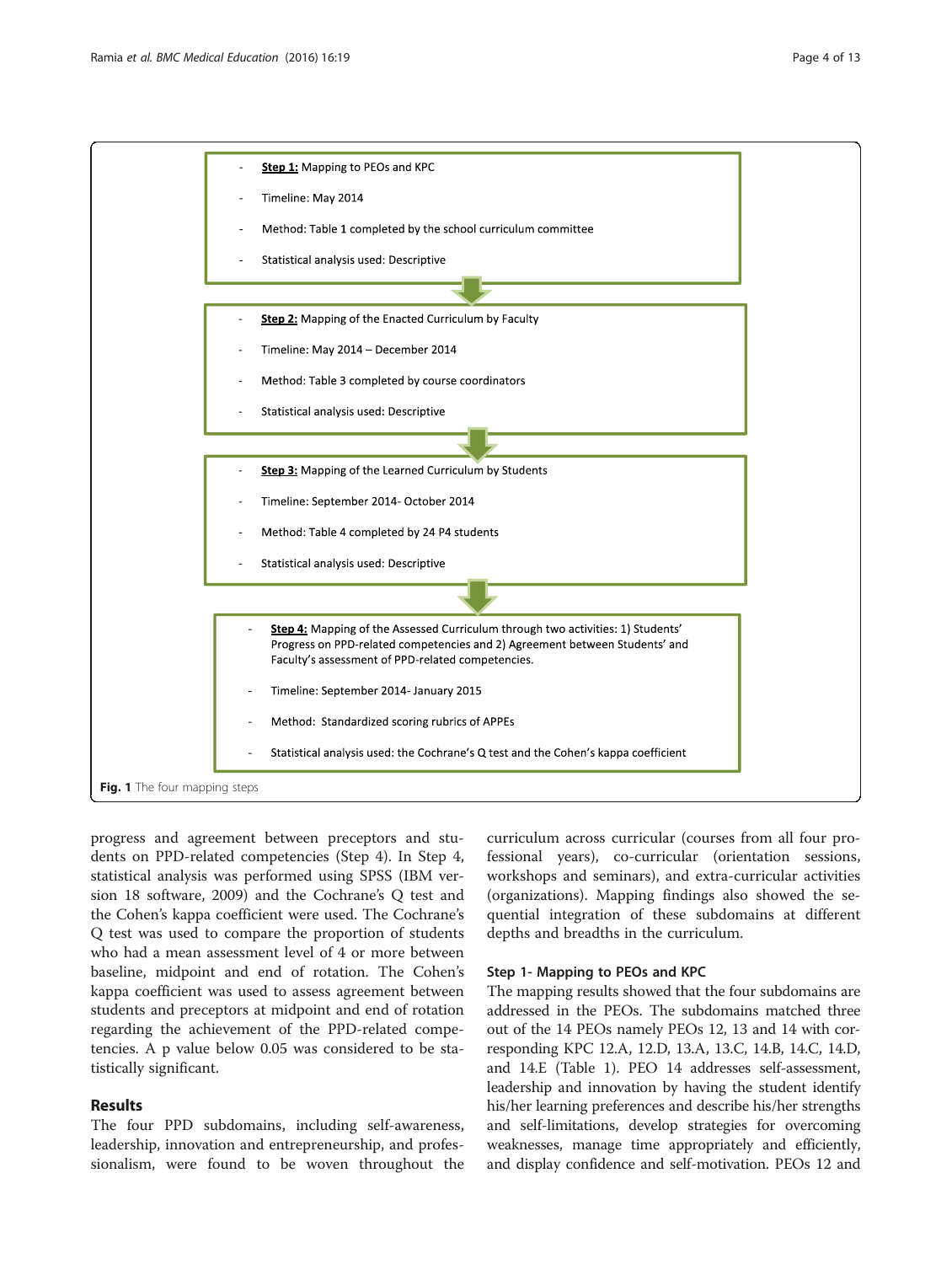| Subdomains of Personal and<br>Professional Development    | Program Educational Outcomes (PEOs)                                                                                                                    | Key Performance Criteria (KPC)                                                                                                             |  |  |
|-----------------------------------------------------------|--------------------------------------------------------------------------------------------------------------------------------------------------------|--------------------------------------------------------------------------------------------------------------------------------------------|--|--|
| Sub-domain 1: Self-awareness<br>Sub-domain 2: Leadership  | PEO 14: Exhibit intellectual curiosity and personal<br>commitment to ensure ongoing professional competency                                            | KPC 14.B: Identify her/his learning preferences and<br>describe their strengths and self-limitations.                                      |  |  |
| Sub-domain 3: Innovation and<br>entrepreneurship          | by identifying and analyzing emerging issues, products,<br>and services that may impact patient-specific and<br>population- based pharmaceutical care. | KPC 14.C: Develop strategies for overcoming the<br>weaknesses.                                                                             |  |  |
|                                                           |                                                                                                                                                        | KPC 14.D: Manage time appropriately and efficiently.                                                                                       |  |  |
|                                                           |                                                                                                                                                        | KPC 14.E: Display confidence and self-motivation.                                                                                          |  |  |
| Sub-domain 2: Leadership<br>Sub-domain 4: Professionalism | PEO 12: Explain the moral standards and professional<br>conduct and discuss the ethical obligations related to the                                     | KPC 12.A: Develop a sense of pride, dignity and<br>purpose concerning pharmacy.                                                            |  |  |
|                                                           | profession of pharmacy in order to resolve ethical conflicts<br>and dilemmas.                                                                          | KPC 12.C: Demonstrate communications that would<br>be helpful when there are ethical conflicts.                                            |  |  |
|                                                           | PEO 13: Demonstrate compliance with local, state, federal<br>and international regulations affecting pharmacy practice.                                | KPC 13.A: Identify local and international regulations<br>affecting pharmacy practice (accreditation, education,<br>licensures).           |  |  |
|                                                           |                                                                                                                                                        | KPC 13.D: Demonstrate ability to counsel patients<br>while quaranteeing the confidentiality of their<br>prescriptions and medical records. |  |  |

<span id="page-4-0"></span>Table 1 Mapping of the personal and professional development skills to PEOs and KPC

13 address leadership and professionalism as the student develops a sense of pride, dignity and purpose concerning pharmacy, demonstrates communications that would be helpful when there are ethical conflicts, identifies local and international regulations affecting pharmacy practice, and demonstrates the ability to counsel patients while guaranteeing the confidentiality of their prescriptions and medical records. Innovation and entrepreneurship were however identified as areas of needed improvement, although addressed under PEO 14, as initiative and innovative applications were not explicitly included. This was communicated to the school's Assessment and Evaluation Committee for further evaluation and to the Curriculum Committee for follow-up on the findings.

### Step 2- Mapping of the enacted curriculum by faculty

The PPD skills are introduced to students in the first professional year (P1) through various didactic and experiential courses including Professional Communication (PHA 322), Pharmacy Practice and Ethics (PHA 325), Pharmacy Management (PHA 333), and Pharmacy Practice Management I (PHA 398). In the second professional year (P2), leadership and professionalism are reinforced in the Dispensing and Pharmaceutical Care course (PHA 449) and the Introductory Pharmacy Practice Experiences (IPPEs- PHA 497 and 499). These skills are further developed during the third and fourth professional years (P3 and P4) through more IPPEs and APPEs. Table [2](#page-5-0) details the didactic and experiential courses that were mapped from the various professional years and Table [3](#page-6-0) presents the enacted curriculum mapping results. Important findings from this mapping included the following: 1) some confusion was noted among faculty between leadership and management delivery in the curriculum; 2) there is a need to enrich the pharmacy management content of the curriculum with application of the theoretical concepts delivered; 3) outreach clinical experiences are all part of elective APPEs that expose P4 students to cultural competence, and provide them with leadership and innovative opportunities to deliver care to underserved populations at these clinics; 4) not all students organizations have clearly developed and documented learning objectives; and 5) the career opportunities course that incorporated all of the subdomains in its objectives is an elective course that is not regularly offered.

### Step 3- Mapping of the learned curriculum by students

Twenty four out of 32 (75 %) P4 students completed the mapping activity (Table [4\)](#page-8-0). On average, 92 % and 85 % of students agreed that the self-awareness and leadership subdomains and their corresponding learning objectives are met in the curriculum, respectively. Similar to facultys' input in the enacted curriculum mapping, students agreed to the need of clarifying the characteristics that reflect leadership versus management. Students also reported deficiencies in opportunities for innovation and entrepreneurship in the curriculum, with an average of 64 % agreeing that this is met in the curriculum. As for the professionalism subdomain, 99 % of students agreed that it is being thoroughly addressed. Students provided insightful suggestions for improvement, namely 1) needed workshops on coping with stress; 2) providing practical, rather than theoretical, opportunities for leadership; and 3) enriching the curriculum with entrepreneurial experiences that would develop creative decision making skills for students.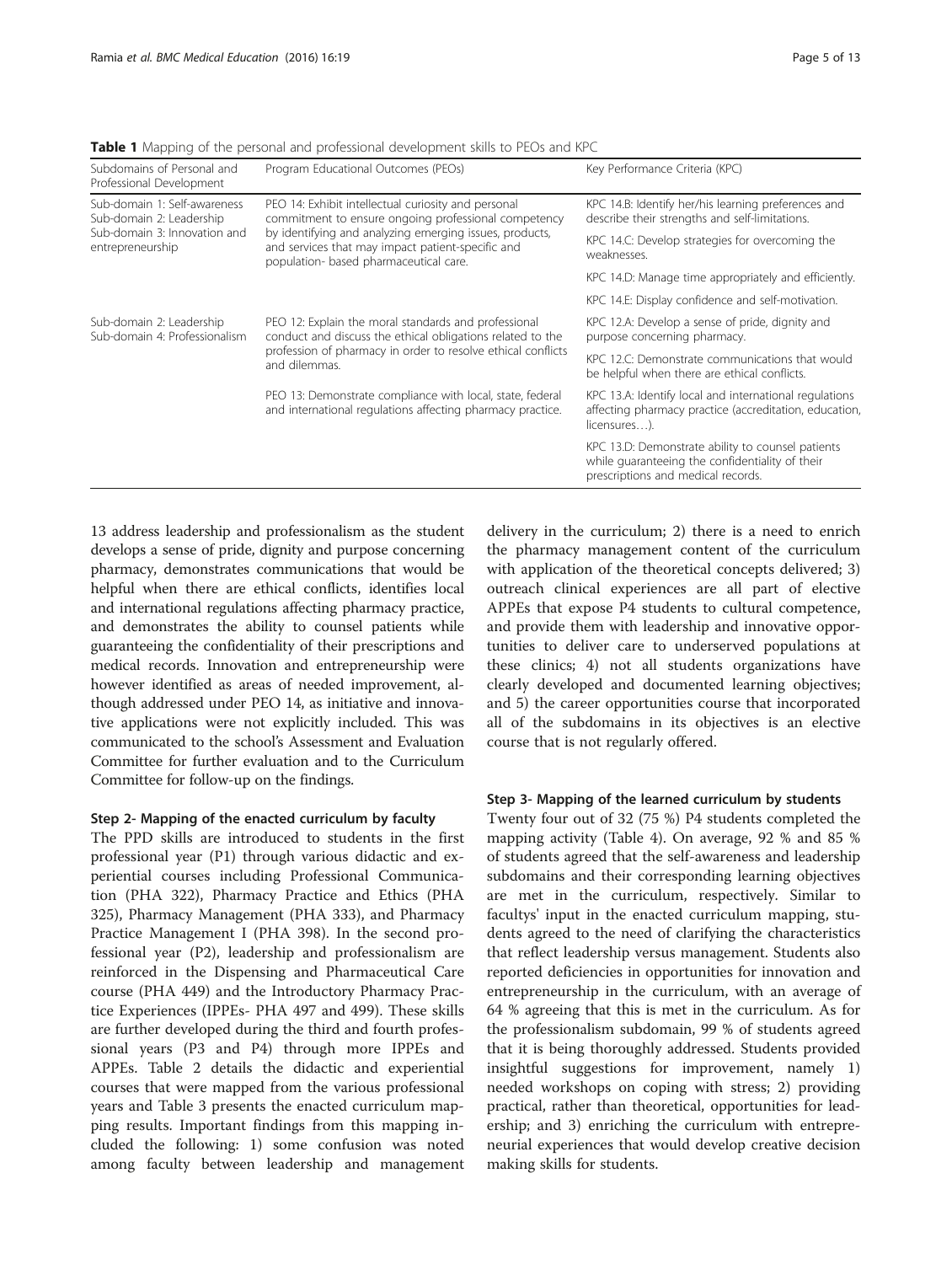| Page 6 of |  |
|-----------|--|
|-----------|--|

<span id="page-5-0"></span>

| Professional Year             | Courses Mapped                                                                  | PHA Number                                                               | Depth of Delivery |
|-------------------------------|---------------------------------------------------------------------------------|--------------------------------------------------------------------------|-------------------|
| Professional                  | Professional Communication                                                      | <b>PHA 322</b>                                                           | Apply             |
| Year $1$ (P1)                 | Pharmacy Practice and Ethics                                                    | <b>PHA 325</b>                                                           | Introduce         |
|                               | Pharmacy Management                                                             | <b>PHA 333</b>                                                           | Introduce         |
|                               | Pharmacy Practice Management I                                                  | <b>PHA 398</b>                                                           | Reinforce/Apply   |
| Professional                  | Dispensing and Pharmaceutical Care                                              | <b>PHA 449</b>                                                           | Apply             |
| Year 2 (P2)                   | Introductory Pharmacy Practice Experiences-IPPE                                 | <b>PHA 497</b>                                                           | Apply             |
|                               | Pharmacy Practice Management II                                                 | <b>PHA 499</b>                                                           | Apply             |
| Professional<br>Year $3$ (P3) | Seminar                                                                         | <b>PHA 515</b>                                                           | Apply             |
|                               | Professional Pharmacy Practice - Hospital/Drug Information<br>Center Experience | <b>PHA 570</b>                                                           | Apply             |
|                               | Professional Pharmacy Practice -Community Experience                            | <b>PHA 571</b>                                                           | Apply             |
|                               | Professional Pharmacy Practice-Inpatient Care Experience                        | <b>PHA 572</b>                                                           | Apply             |
| Professional                  | Required Advanced Pharmacy Practice Experiences- APPEs                          | PHA 670-671-672-673                                                      | Apply             |
| Year 4 (P4)                   | Elective Advanced Pharmacy Practice Experiences- APPEs                          | PHA 650 (17 different elective experiences<br>are available to students) | Apply             |

### Step 4- Mapping of the assessed curriculum

The PPD-related competencies are assessed in the curriculum as part of the standardized P4 APPEs scoring rubric and presented in Table [5](#page-10-0). They are also assessed in the IPPEs scoring rubrics; the criteria used in the P4 students' individual mentoring plan; and relevant course specific evaluation forms. Table [5](#page-10-0) shows the progress of P4 students in their personal and professional skills' development as they advance through five different required and elective APPEs over a period of 20 weeks. The correlation between students' self-assessment and preceptors' assessment of the PPD competencies is also detailed in Table [5](#page-10-0). For students' self-assessment, there was a clear and statistically significant improvement regarding all competencies as students were progressing through their rotations. A similar improvement was demonstrated through preceptors' assessment, except for the professionalism domain related competencies where results were already close to 100 % at midpoint. Students and preceptors significantly agreed at midpoint for the majority of assessed competencies, except for professional judgment and professionalism domain where nonsignificant agreement was found ( $p = 0.258$  and  $p = 0.855$ , respectively). At the end of rotations, there was full agreement about achievement of all competencies, except for one competency (22) on scientific inquiry and explanation in practice where a statistically non-significant disagreement was found.

# **Discussion**

Health sciences education programs are increasingly emphasizing the education of the whole person to graduate life-long learners, critical thinkers, self-aware problem solvers, and empathic health care professionals [[2, 4](#page-12-0), [10, 12](#page-12-0)–[14\]](#page-12-0). This study addresses the integration of the affective learning objectives regarding personal and professional skills, attitudes and attributes required for the delivery of patient-centered care. Four different mapping activities are utilized to assess these PPD skills in the curriculum. In addition, examples of curricular, co-curricular and extra-curricular activities where these learning objectives can be achieved are provided.

The study results show that self-assessment competencies are developed and evaluated within the program. Students exhibited good self-assessment skills which correlate well with faculty's assessment of their skills in the subdomains. In contrast to our findings, flawed self-assessment skills have been reported in the pharmacy and medical literature [\[15](#page-12-0), [16](#page-12-0)]. Potential reasons were over-confidence, doing the assessment for the wrong reasons, as well as misaligned motivations [\[17\]](#page-12-0). Due to the complexity of this cognitive process, adopting a guided self-assessment strategy based on standardized and well-known criteria can help students develop a reflective thinking process, and enable them to identify areas where they lack professional expertise [\[17\]](#page-12-0). The literature on self-assessment in pharmacy and health science education and professional practice has been reviewed and recommendations for improvement are provided. Accordingly, self-assessment can be improved by cultivating external feedback; creating tools to improve feedback quality, including simulations and Objective Structured Clinical Examinations (OSCEs); developing a reflective thinking process that brings awareness of abilities; helping students recognize the theoretical versus the achieved value of reflection by providing benchmarks for self-assessment; and training them to maintain attentiveness and good habits of the mind [[17](#page-12-0)–[19\]](#page-12-0).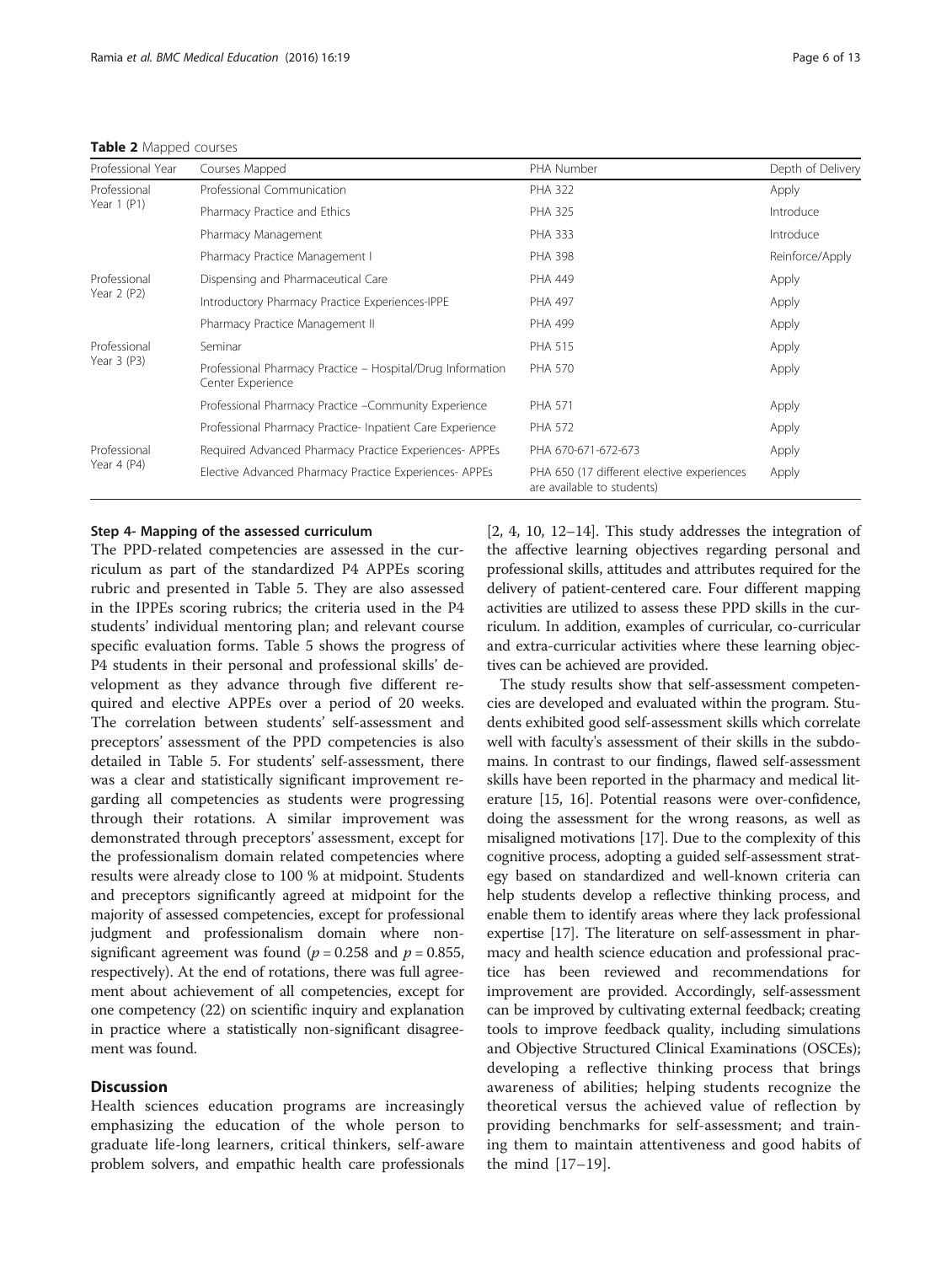# <span id="page-6-0"></span>Table 3 Mapping of the enacted curriculum

| PPD Skills                         | Example Learning Objectives per the CAPE<br>Educational Outcomes 2013- Domain 4                                                                        | Example Courses (Course Number)/ Co and<br>Extra-curricular Activities                                                                                   | Select Evidence for Achievement of Learning Objectives based<br>on Students and Curricular Data Sets                                                                                                                                                                                                                            |  |  |  |
|------------------------------------|--------------------------------------------------------------------------------------------------------------------------------------------------------|----------------------------------------------------------------------------------------------------------------------------------------------------------|---------------------------------------------------------------------------------------------------------------------------------------------------------------------------------------------------------------------------------------------------------------------------------------------------------------------------------|--|--|--|
| Self-awareness                     | 4.1.1 Use of self-awareness to regulate one's<br>own thinking and learning                                                                             | • IPPEs and APPEs<br>• PharmD mentoring                                                                                                                  | • Baseline/Midpoint/Final Point IPPEs and APPEs Scoring Rubrics<br>(competency based assessment in IPPEs and APPEs)<br>• Day to day interaction and feedback provided to students<br>• Twice yearly mentor-mentee meetings using a mentoring plan<br>• Regular meetings with advisors to track performance                      |  |  |  |
|                                    | 4.1.2 Maintain motivation, attention, and<br>interest during learning and work-related<br>activities                                                   | • Student advising<br>• P4 workshop on emotional intelligence<br>• P4 workshop on interviewing skills                                                    |                                                                                                                                                                                                                                                                                                                                 |  |  |  |
|                                    | 4.1.3 Identify, create, implement, evaluate,<br>and modify plans for personal and<br>professional development for the purpose<br>of individual growth. |                                                                                                                                                          |                                                                                                                                                                                                                                                                                                                                 |  |  |  |
|                                    | 4.1.4 Approach tasks with a desire to learn                                                                                                            |                                                                                                                                                          |                                                                                                                                                                                                                                                                                                                                 |  |  |  |
|                                    | 4.1.5 Demonstrate persistence and flexibility<br>in all situations; engaging in help seeking<br>behavior when appropriate.                             |                                                                                                                                                          |                                                                                                                                                                                                                                                                                                                                 |  |  |  |
|                                    | 4.1.6 Strive for accuracy and precision by<br>displaying a willingness to recognize, correct,<br>and learn from errors.                                |                                                                                                                                                          |                                                                                                                                                                                                                                                                                                                                 |  |  |  |
|                                    | 4.1.7 Use constructive coping strategies to<br>manage stress                                                                                           |                                                                                                                                                          |                                                                                                                                                                                                                                                                                                                                 |  |  |  |
|                                    | 4.1.8 Seek personal, professional, or academic<br>support to address personal limitations.                                                             |                                                                                                                                                          |                                                                                                                                                                                                                                                                                                                                 |  |  |  |
|                                    | 4.1.9 Display positive self-esteem and confi<br>dence when working with others.                                                                        |                                                                                                                                                          |                                                                                                                                                                                                                                                                                                                                 |  |  |  |
| Leadership                         | 4.2.1. Identify characteristics that reflect<br>leadership versus management.                                                                          | • PHA 567 - Career Opportunities<br>• Students Societies: 3 societies available at the school                                                            | • Documented students learning objectives (SLO) in syllabi of identified<br>courses                                                                                                                                                                                                                                             |  |  |  |
|                                    | 4.2.2. Identify the history (e.g., successes and<br>challenges) of a team before implementing<br>changes.                                              | • Three Voluntary Outreach Clinics<br>· Advanced Pharmacy Practice Experiences- required<br>and elective APPEs: PHA 670 - 671 - 672 - 673 - and<br>650 s | • The mission of NAPHASS-one student society- is to cultivate leadership<br>in pharmacy students and create a public image of pharmacists, in the<br>Lebanese<br>communities, as patient care providers and medication use experts.                                                                                             |  |  |  |
|                                    | 4.2.3. Develop relationships, value diverse<br>opinions, and understand individual<br>strengths and weaknesses to promote<br>teamwork.                 | • Workshops                                                                                                                                              | • Example of Students Learning Objectives from the outreach activities:<br>- Provide students with the opportunity to practice medicine, nursing<br>and pharmacy in a challenging environment where innovation and the<br>social determinants matter.                                                                           |  |  |  |
|                                    | 4.2.4. Persuasively communicate goals to the<br>team to help build consensus.                                                                          |                                                                                                                                                          | • SLOs in the APPEs syllabi<br>• PharmD students manual<br>• Effective team building workshop, provided to P4 students by the                                                                                                                                                                                                   |  |  |  |
|                                    | 4.2.5. Empower team members by actively<br>listening, gathering input or feedback, and<br>fostering collaboration.                                     |                                                                                                                                                          | Outreach and Civic Engagement (OCE) Unit at LAU                                                                                                                                                                                                                                                                                 |  |  |  |
| Innovation and<br>Entrepreneurship | 4.3.1. Demonstrate initiative when<br>confronted with challenges.                                                                                      | • PHA 333 - Pharmacy Management                                                                                                                          | · Example of SLOs documented in the syllabus:<br>- Evaluate the skills needed for success<br>- Appraise readiness to become an entrepreneur<br>- Describe the ability to mesh personal and business goals<br>- Describe the ability to conceptualize and plan<br>- Explain the personal, financial and marketing considerations |  |  |  |
|                                    | 4.3.2. Develop new ideas and approaches to<br>improve quality or overcome barriers to<br>advance the profession.                                       |                                                                                                                                                          |                                                                                                                                                                                                                                                                                                                                 |  |  |  |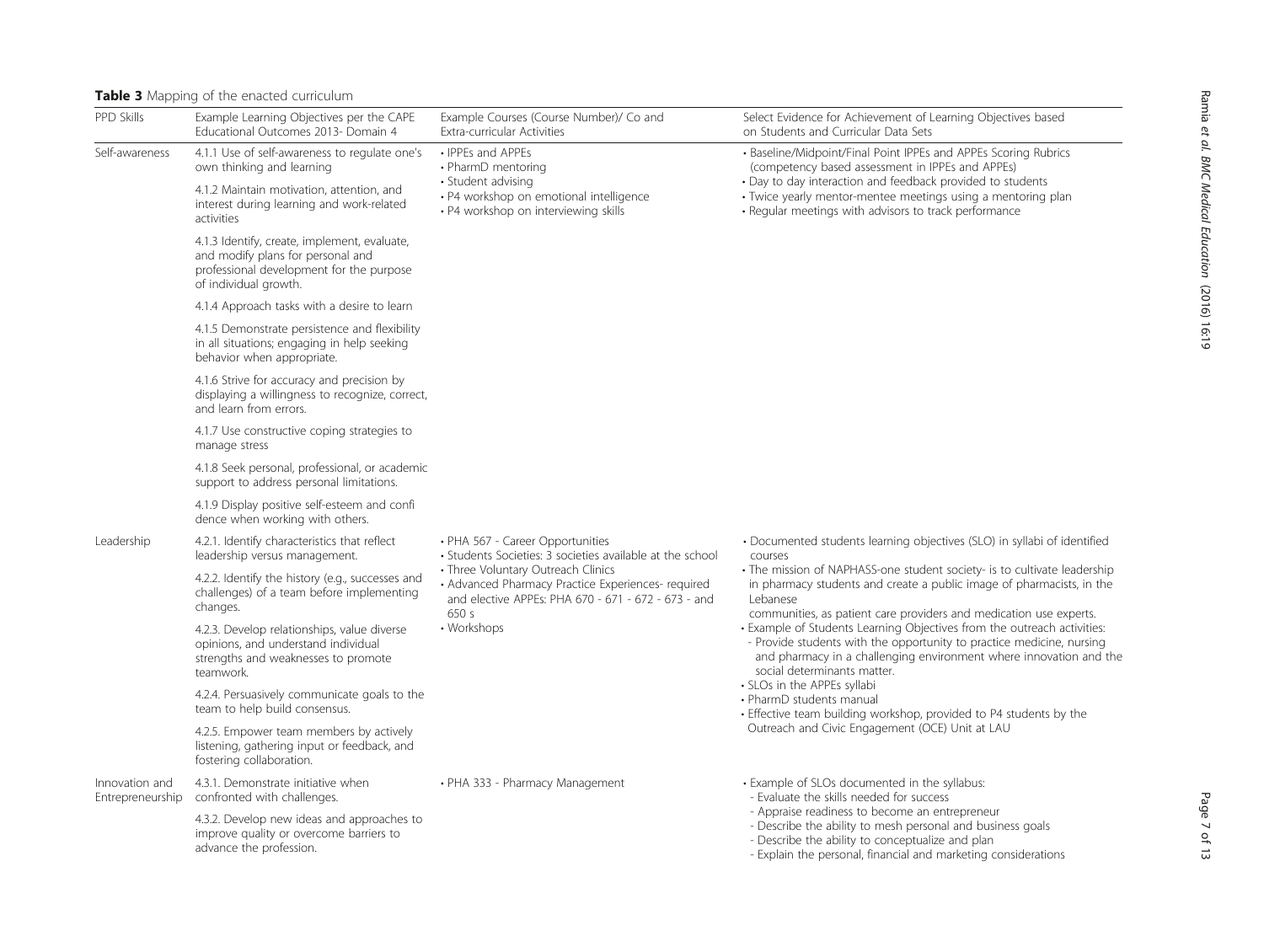|                 | 4.3.3. Demonstrate creative decision making<br>when confronted with novel problems or<br>challenges.                          |                                                                                                                                                                                                                                                                                                                                                                                                                                                       |                                                                                                                                                                                                                                                                                      |
|-----------------|-------------------------------------------------------------------------------------------------------------------------------|-------------------------------------------------------------------------------------------------------------------------------------------------------------------------------------------------------------------------------------------------------------------------------------------------------------------------------------------------------------------------------------------------------------------------------------------------------|--------------------------------------------------------------------------------------------------------------------------------------------------------------------------------------------------------------------------------------------------------------------------------------|
|                 | 4.3.4. Assess personal strengths and<br>weaknesses in entrepreneurial skills.                                                 |                                                                                                                                                                                                                                                                                                                                                                                                                                                       |                                                                                                                                                                                                                                                                                      |
|                 | 4.3.5. Apply entrepreneurial skills within a<br>simulated entrepreneurial activity.                                           |                                                                                                                                                                                                                                                                                                                                                                                                                                                       |                                                                                                                                                                                                                                                                                      |
|                 | 4.3.6. Conduct a risk-benefit analysis for im<br>plementation of an innovative idea or<br>simulated entrepreneurial activity. |                                                                                                                                                                                                                                                                                                                                                                                                                                                       |                                                                                                                                                                                                                                                                                      |
| Professionalism | 4.4.1. Demonstrate altruism, integrity,<br>trustworthiness, flexibility, and respect in all<br>interactions.                  | • PHA 325 - Pharmacy Practice and Ethics<br>• PHA 322 - Professional Communication<br>• PHA 449 - Dispensing and Pharmaceutical Care<br>• PHA 515- Seminar<br>• IPPEs and APPEs<br>• Students Societies - Orientation Sessions -Service on<br><b>School Committees</b><br>• Workshop for P4 students, given by the Outreach and<br>Civic Engagement Unit, entitled: "Hands on Strategies<br>for Building Confident and Collaborative Star Performers" | • Example of SLOs documents in syllabi of identified courses<br>• IPPEs and APPEs scoring rubrics<br>· Students societies activities<br>• Orientation Sessions for IPPEs and APPEs- Checklist<br>• PharmD student manual<br>• Documentation of students service on school committees |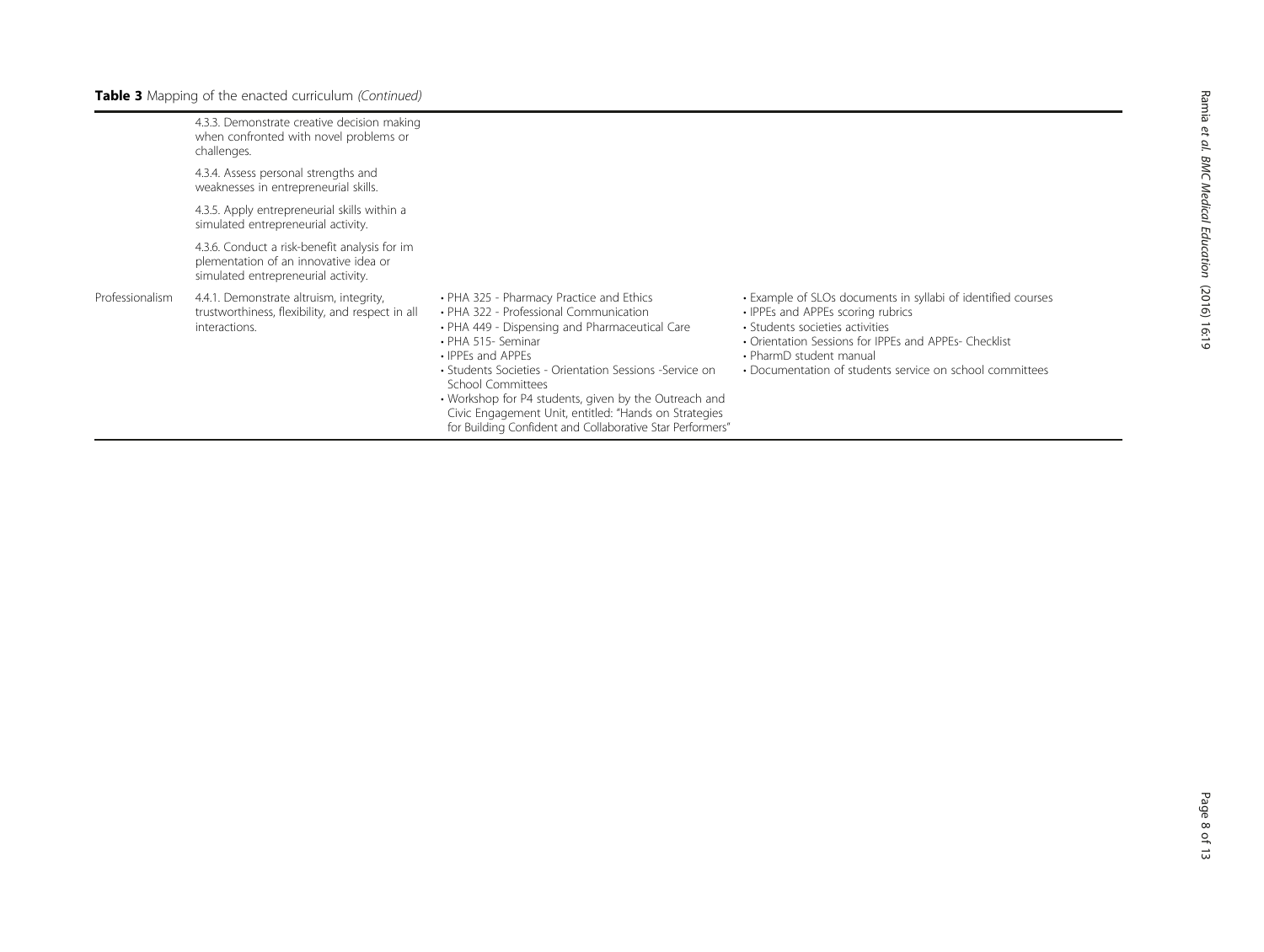Ramia

et al. BMC Medical

Education

(2016) 16:19

# <span id="page-8-0"></span>Table 4 Mapping of the learned curriculum by 24 P4 students

| PPD Skills     | Example Learning Objectives per<br>the CAPE Educational Outcomes<br>2013- Domain 4                                                                     | Meet     | Overall<br>% Meet | Overall % Average Examples from the Curriculum                                                                                                                                                                                                                                                                         | Suggestions for Improvement                                                                                                                                  |  |  |
|----------------|--------------------------------------------------------------------------------------------------------------------------------------------------------|----------|-------------------|------------------------------------------------------------------------------------------------------------------------------------------------------------------------------------------------------------------------------------------------------------------------------------------------------------------------|--------------------------------------------------------------------------------------------------------------------------------------------------------------|--|--|
| Self-awareness | 4.1.1 Use of self-awareness to regulate<br>one's own thinking and learning                                                                             | 92       | 92                | • Advising<br>• Orientations                                                                                                                                                                                                                                                                                           | • Motivate students to develop self-assessment<br>skills and other personal/ professional growth skills.                                                     |  |  |
|                | 4.1.2 Maintain motivation, attention, and<br>interest during learning and work-related<br>activities                                                   | 96       |                   | • IPPEs and APPEs<br>• Mentorship<br>• P4 admission interviews<br>• IPPEs and APPEs scoring rubrics                                                                                                                                                                                                                    | · Include more workshops in the program starting<br>P1 year and similar to the one offered to P4<br>students.<br>• Help students to better cope with stress. |  |  |
|                | 4.1.3 Identify, create, implement,<br>evaluate, and modify plans for personal<br>and professional development for the<br>purpose of individual growth. | 96       |                   | • Meeting with preceptors<br>· Self- assessment after oral presentations<br>· Emotional Intelligence workshop                                                                                                                                                                                                          |                                                                                                                                                              |  |  |
|                | 4.1.4 Approach tasks with a desire to<br>learn                                                                                                         | 92       |                   |                                                                                                                                                                                                                                                                                                                        |                                                                                                                                                              |  |  |
|                | 4.1.5 Demonstrate persistence and<br>flexibility in all situations; engaging in<br>help seeking behavior when appropriate.                             | 96       |                   |                                                                                                                                                                                                                                                                                                                        |                                                                                                                                                              |  |  |
|                | 4.1.6 Strive for accuracy and precision by 96<br>displaying a willingness to recognize,<br>correct, and learn from errors.                             |          |                   |                                                                                                                                                                                                                                                                                                                        |                                                                                                                                                              |  |  |
|                | 4.1.7 Use constructive coping strategies<br>to manage stress                                                                                           | 84       |                   |                                                                                                                                                                                                                                                                                                                        |                                                                                                                                                              |  |  |
|                | 4.1.8 Seek personal, professional, or<br>academic support to address personal<br>limitations.                                                          | 80       |                   |                                                                                                                                                                                                                                                                                                                        |                                                                                                                                                              |  |  |
|                | 4.1.9 Display positive self-esteem and<br>confidence when working with others.                                                                         | 96       |                   |                                                                                                                                                                                                                                                                                                                        |                                                                                                                                                              |  |  |
| Leadership     | 4.2.1. Identify characteristics that reflect<br>leadership versus management.                                                                          | 71<br>85 |                   | • Mentorship<br>• Advisina                                                                                                                                                                                                                                                                                             | • More Workshops<br>• The curriculum provides more theoretical than                                                                                          |  |  |
|                | 4.2.2. Identify the history (e.g., successes<br>and challenges) of a team before<br>implementing changes.                                              | 88       |                   | • Professional Communications-(PHA 322)<br>· Seminar - (PHA 515)<br>• Ethics and pharmacy practice- (PHA 325)<br>• IPPEs and APPEs<br>• Students involvement in school committees<br>• Conflict Management and Emotional Intelligence Workshops<br>• Leadership workshop<br>· Inter-professional education experiences | practical opportunities to develop leadership skills<br>and lead the profession of pharmacy.                                                                 |  |  |
|                | 4.2.3. Develop relationships, value diverse 84<br>opinions, and understand individual<br>strengths and weaknesses to promote<br>teamwork.              |          |                   |                                                                                                                                                                                                                                                                                                                        |                                                                                                                                                              |  |  |
|                | 4.2.4. Persuasively communicate goals to<br>the team to help build consensus.                                                                          | 92       |                   |                                                                                                                                                                                                                                                                                                                        |                                                                                                                                                              |  |  |
|                | 4.2.5. Empower team members by<br>actively listening, gathering input or<br>feedback, and fostering collaboration.                                     | 92       |                   |                                                                                                                                                                                                                                                                                                                        |                                                                                                                                                              |  |  |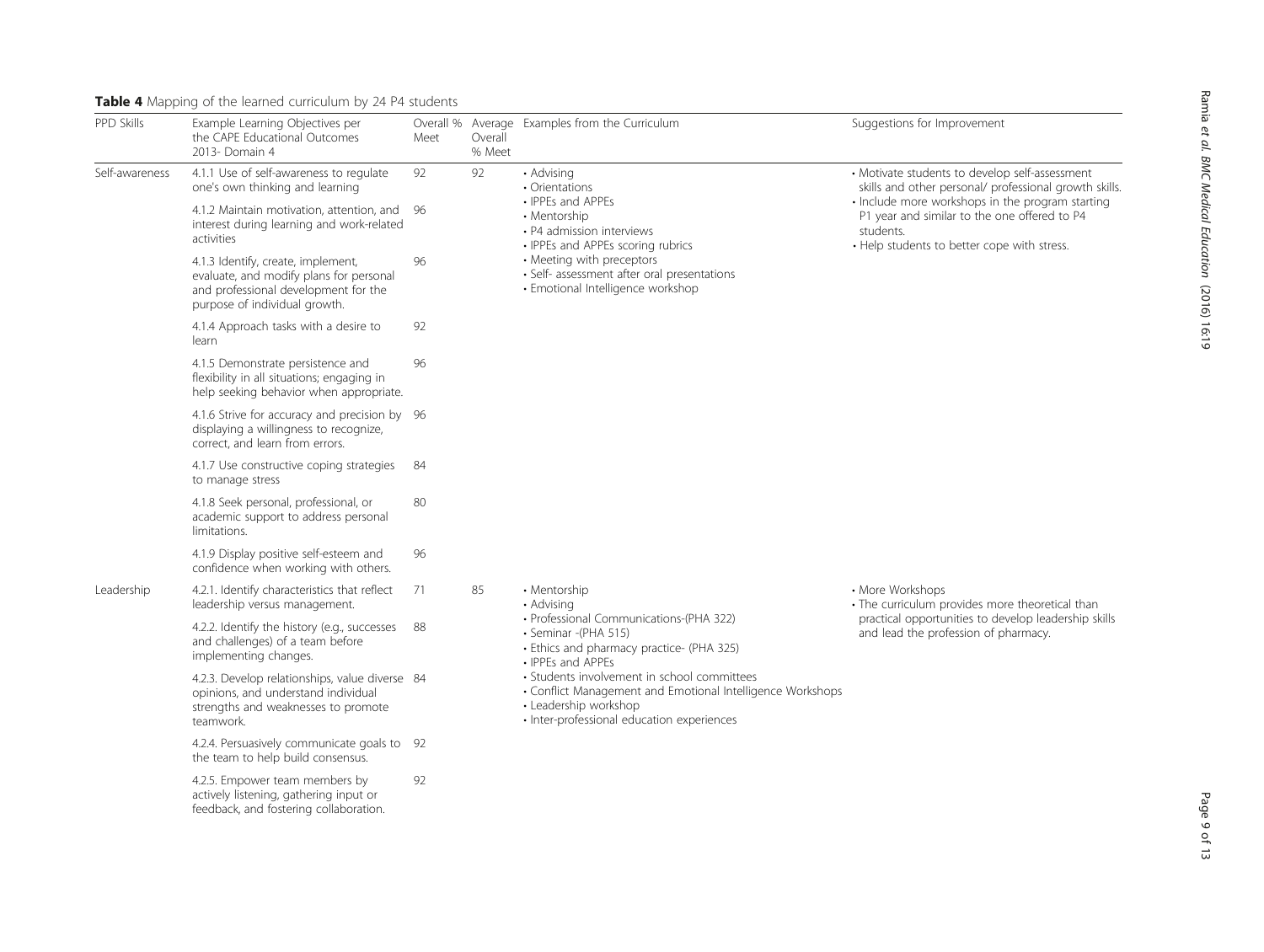# Table 4 Mapping of the learned curriculum by 24 P4 students (Continued)

| Innovation and<br>Entrepreneurship | 4.3.1. Demonstrate initiative when<br>confronted with challenges.                                                            | 67  | 64 | $\cdot$ IPPES<br>$\cdot$ Seminar - (PHA 515)                                                                                                                                   | • More attention should be given to this point: as<br>students, we sometimes tend to follow instructions                                                                                                                                                                                                                                               |  |  |  |
|------------------------------------|------------------------------------------------------------------------------------------------------------------------------|-----|----|--------------------------------------------------------------------------------------------------------------------------------------------------------------------------------|--------------------------------------------------------------------------------------------------------------------------------------------------------------------------------------------------------------------------------------------------------------------------------------------------------------------------------------------------------|--|--|--|
|                                    | 4.3.2. Develop new ideas and<br>approaches to improve quality or<br>overcome barriers to advance the<br>profession.          | 63  |    | • Elective APPE: Regulatory affairs<br>· Elective APPE: Primary care<br>· Elective APPE: Medication safety<br>• Elective APPE: Industrial rotation<br>• Students organizations | and plans and forget to come up with new ideas.<br>• Students should give more input on how to apply<br>their knowledge for the benefit of others.<br>• Need more creative ways to deliver the<br>objectives of courses by ensuring students<br>engagement in application activities.<br>• Need more business/management content in<br>the curriculum. |  |  |  |
|                                    | 4.3.3. Demonstrate creative decision<br>making when confronted with novel<br>problems or challenges.                         | 59  |    |                                                                                                                                                                                |                                                                                                                                                                                                                                                                                                                                                        |  |  |  |
|                                    | 4.3.4. Assess personal strengths and<br>weaknesses in entrepreneurial skills.                                                | 71  |    |                                                                                                                                                                                |                                                                                                                                                                                                                                                                                                                                                        |  |  |  |
|                                    | 4.3.5. Apply entrepreneurial skills within<br>a simulated entrepreneurial activity.                                          | 55  |    |                                                                                                                                                                                |                                                                                                                                                                                                                                                                                                                                                        |  |  |  |
|                                    | 4.3.6. Conduct a risk-benefit analysis for<br>implementation of an innovative idea<br>or simulated entrepreneurial activity. | 67  |    |                                                                                                                                                                                |                                                                                                                                                                                                                                                                                                                                                        |  |  |  |
| Professionalism                    | 4.4.1. Demonstrate altruism, integrity,<br>trustworthiness, flexibility, and respect<br>in all interactions.                 | 96  | 96 | • Workshops<br>• Orientation sessions at the beginning of APPEs and IPPEs<br>• Professional Communications (PHA 322)<br>• IPPES and APPES<br>· Student organizations           | • Recommend more flexibility in the program while<br>maintaining professionalism and abiding by rules<br>and regulations.                                                                                                                                                                                                                              |  |  |  |
|                                    | 4.4.2. Display preparation, initiative,<br>and accountability consistent with a<br>commitment to excellence.                 | 100 |    |                                                                                                                                                                                |                                                                                                                                                                                                                                                                                                                                                        |  |  |  |
|                                    | 4.4.3. Deliver patient-centered care in a<br>manner that is legal, ethical, and<br>compassionate.                            | 100 |    |                                                                                                                                                                                |                                                                                                                                                                                                                                                                                                                                                        |  |  |  |
|                                    | 4.4.4. Recognize that one's<br>professionalism is constantly evaluated<br>by others.                                         | 100 |    |                                                                                                                                                                                |                                                                                                                                                                                                                                                                                                                                                        |  |  |  |
|                                    | 4.4.5. Engage in the profession of<br>pharmacy by demonstrating a<br>commitment to its continual<br>improvement.             | 100 |    |                                                                                                                                                                                |                                                                                                                                                                                                                                                                                                                                                        |  |  |  |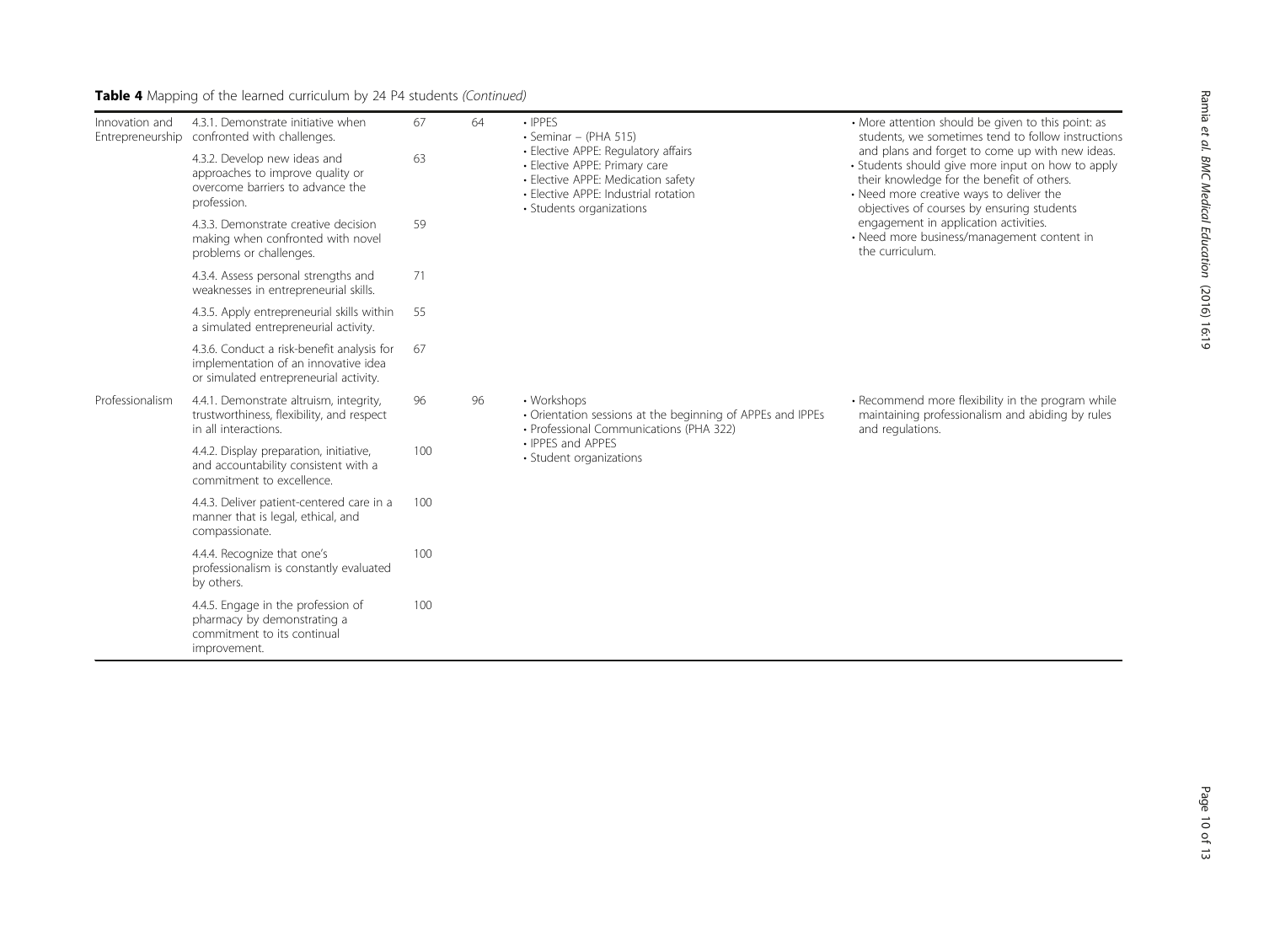<span id="page-10-0"></span>Table 5 Correlation between students' self-assessment and faculty's assessment of the PPD skills

|                                    |                                       | Self-Assessment $N = 32$ |                   |                    |                | Faculty Assessment |                    |                | Midpoint<br>agreement <sup>c</sup> | End of rotation<br>agreement <sup>c</sup> |
|------------------------------------|---------------------------------------|--------------------------|-------------------|--------------------|----------------|--------------------|--------------------|----------------|------------------------------------|-------------------------------------------|
| Subdomains                         | Matching<br>Competencies <sup>a</sup> | Baseline                 | Midpoint          | End of<br>Rotation | $p$ -value $b$ | Midpoint           | End of<br>Rotation | $p$ -value $b$ | Kappa (p-value)                    | Kappa (p-value)                           |
| Self-awareness                     | 15                                    | 15<br>(46.7 %)           | 30<br>(93.8 %)    | 32<br>$(100\%)$    | < 0.001        | 27<br>(84.4 %)     | 32<br>(100 %)      | 0.025          | 0.529(0.001)                       | N/A <sup>d</sup>                          |
|                                    | 20                                    | 15<br>(46.7 %)           | 30<br>(93.8 %)    | 32<br>$(100\%)$    | < 0.001        | 24<br>(75.0 %)     | 32<br>$(100\%)$    | 0.005          | 0.333(0.011)                       | N/A <sup>d</sup>                          |
| Leadership                         | 16                                    | 9(28.1%                  | 27<br>$(84.4\% )$ | 32<br>$(100\%)$    | < 0.001        | 20<br>(62.5 %)     | 29<br>(90.6 %)     | 0.003          | 0.170(0.258)                       | N/C <sup>d</sup>                          |
|                                    | 19                                    | 15<br>(46.7 %)           | 28<br>(87.5 %)    | 32<br>$(100\%)$    | < 0.001        | 20<br>(62.5 %)     | 32<br>(100 %)      | 0.001          | 0.385(0.006)                       | N/A <sup>d</sup>                          |
|                                    | 21                                    | 14<br>(43.8 %)           | 27<br>(84.4 %)    | 32<br>$(100\%)$    | < 0.001        | 24<br>(75.0 %)     | 32<br>$(100\%)$    | 0.005          | 0.524(0.002)                       | N/A <sup>d</sup>                          |
| Innovation and<br>Entrepreneurship | 16                                    | 9(28.1%                  | 27<br>(84.4 %)    | 32<br>(100 %)      | < 0.001        | 20<br>(62.5 %)     | 29<br>(90.6 %)     | 0.003          | 0.170(0.258)                       | N/C <sup>e</sup>                          |
|                                    | 19                                    | 15<br>(46.7 %)           | 28<br>(87.5 %)    | 32<br>$(100\%)$    | < 0.001        | 20<br>(62.5 %)     | 32<br>(100 %)      | 0.001          | 0.385(0.006)                       | N/A <sup>d</sup>                          |
|                                    | 22                                    | 7(21.9%)                 | 22<br>$(68.8\%)$  | 31<br>(96.9 %)     | < 0.001        | 18<br>(56.3 %)     | 29<br>(90.6 %)     | 0.002          | 0.344(0.044)                       | $-0.049(0.744)$                           |
| Professionalism                    | 13                                    | 29<br>(90.6 %)           | 32<br>$(100\%)$   | 32<br>$(100\%)$    | 0.050          | 31<br>(96.9 %)     | 32<br>(100 %)      | 0.317          | N/C <sup>e</sup>                   | N/A <sup>d</sup>                          |
|                                    | 14                                    | 28<br>(87.5 %)           | 31<br>(96.9 %)    | 32<br>$(100\%)$    | 0.074          | 31<br>(96.9 %)     | 32<br>(100 %)      | 0.317          | $-0.032(0.855)$                    | N/A <sup>d</sup>                          |

a: Competencies from the APPEs scoring rubric are detailed below

Competency 13- Maintain Professional-Ethical Standards

Competency 14- Demonstrates Human Relations Skills

Competency 15-Displays Conscientiousness & Follows Through/Handles Details

Competency 16- Demonstrates Professional Judgment

Competency 19- Displays Independence/Assertiveness

Competency 20- Demonstrates Personal and Professional Growth

Competency 21- Promote Team Building

Competency 22- Demonstrates Scientific Inquiry/Explanation in Practice

b: Cochrane's Q test; c: Cohen's kappa agreement coefficient; d: N/A = Not Applicable because of full agreement; e: N/C = Not computable

In this study, findings related to leadership skills highlight the need to further develop theoretical (leadership vs. management) and applicable opportunities in the curriculum. Based on literature review and input from 54 institutions across the U.S., recommendations to develop and promote leadership in pharmacy students included supporting and encouraging students to accept leadership roles; establishing opportunities for leadership in student organizations; providing role models and mentors for leadership; and integration of leadership building skills throughout the curriculum, ranging from leadership electives to a leadership emphasis area for P4 students [[5\]](#page-12-0). A published example involved an endeavor to promote leadership among pharmacy students through a three-credit hour elective leadership course offered to students at Regis University, Denver, Colorado. After successfully completing their hospital and community IPPEs, students participated in leadership quality presentations, selected and facilitated team building activities for pharmacy-based scenarios, created a personal mission statement, maintained a journal, facilitated leadership discussions and activities, and completed a variety of leader-development inventories to identify their strengths and opportunities for growth. Based on students' feedback, these course assignments guided the creation of personalized leader-development tracks, and promoted lifelong learning [[20\]](#page-12-0).

The various mapping activities used in this study all concurred that innovation and entrepreneurship skills afford further improvement in the program. In addition to the CAPE educational outcomes 2013, two papers titled "pharmacy student entrepreneurial orientation: a measure to identify potential pharmacist entrepreneurs" and "entrepreneurial spirit in pharmacy" detail propositions for the development and improvement of innovation and entrepreneurship skills [\[2,21,22](#page-12-0)]. The latter suggestions include helping students assess their personal strengths and weaknesses in entrepreneurial skills; motivating students to stay intellectually curious and to maintain their entrepreneurial spirit by realizing that even the most successful individuals have also had failures and challenges in their professional journey; creating awards or honors that recognize outstanding students for their intellectual curiosity and/or an entrepreneurial spirit; providing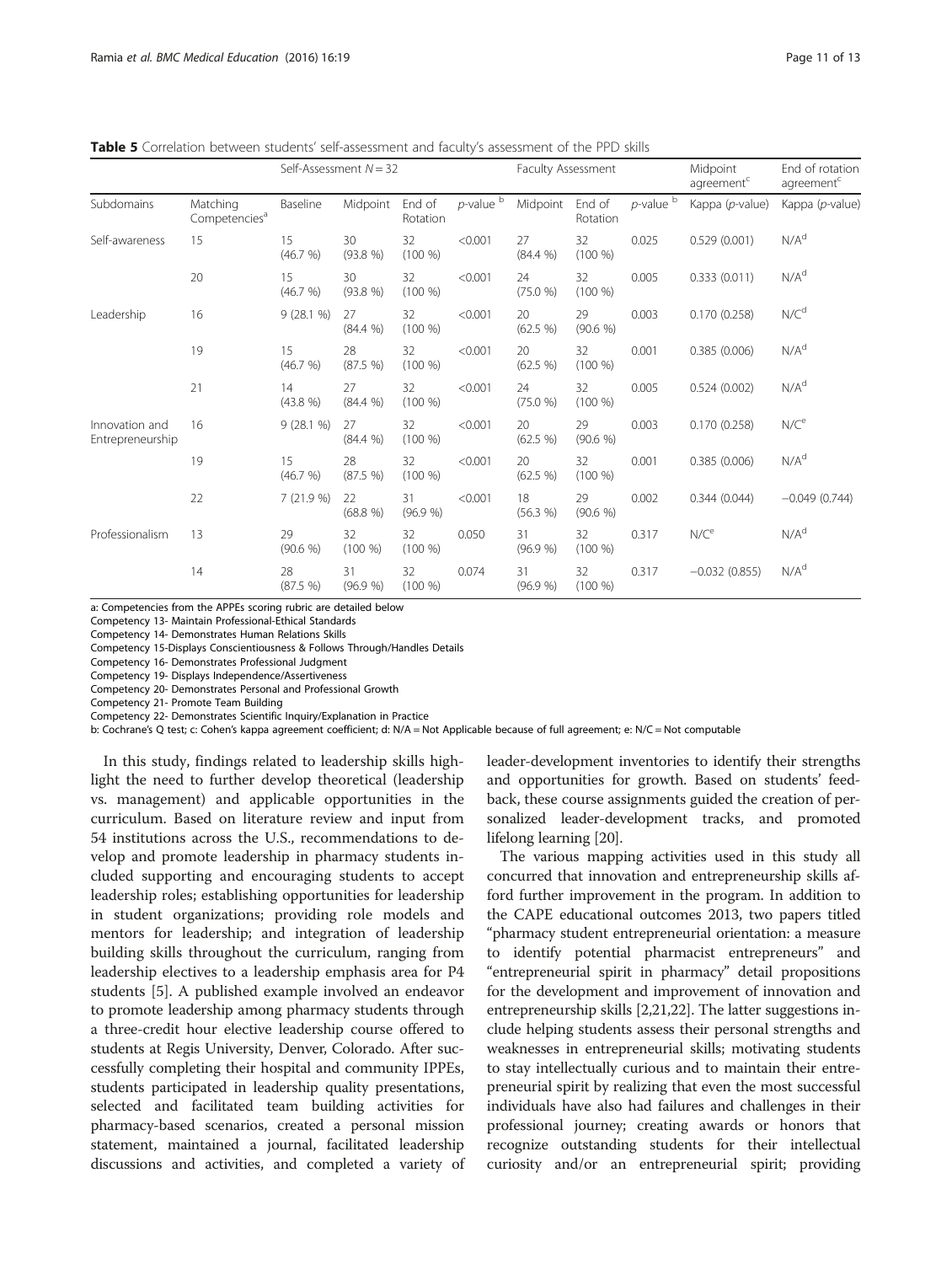presentation/discussion sessions with local pharmacists who have established innovative practices that meet community needs (i.e. immunizations, specialized compounding, mobile pharmacy serving homeless); helping students identify their future career aspirations, and their interest in business or pharmacy ownership, to nurture their existing entrepreneurial inclinations; and finally broadening the idea of entrepreneurship beyond the idea of ownership, to include the innovative use of resources in the marketplace, regardless of the pharmacy practice setting [[2, 21](#page-12-0)–[23](#page-12-0)].

Of all the PPD skills, professionalism was the first skill to be incorporated in our school curriculum. This study emphasizes the achievement of professionalism-related competencies even before students complete their APPEs. Key position papers have been published on professionalism by the ASHP and the American College of Clinical Pharmacy (ACCP) detailing its essence, traits, guiding principles and responsibilities as well as the need to incorporate it into practice [\[24, 25](#page-12-0)]. The papers are well incorporated into our curriculum through various orientation sessions as students are preparing for their IPPEs and APPEs. Yet, role modeling is believed to be the most important factor to improve pharmacy student professionalism during experiential learning and the hidden curriculum could have the biggest effect on students in that respect [[8\]](#page-12-0). Other suggestions include setting and stating high expectations that students aspire to achieve, treating students respectfully and valuing their opinion by providing them with the opportunity to evaluate their sites and preceptors, and evaluating students' professional behavior and providing frequent constructive feedback to them [[21](#page-12-0), [24](#page-12-0), [25](#page-12-0)].

The four different mapping activities employed in this study complemented each other in creating a complete picture asserting that these PPD skills are achieved in the curriculum. Mapping to PEOs and KPC provided confirmation at the highest level of program design since the PEOs are the outcomes guiding the curriculum. However, this specific activity does not provide details for improvements when needed. Mapping of the enacted curriculum by faculty provided insightful guidance for curriculum review and improvement such as transitioning from theory to application of the PPD skills and incorporating them in required courses rather than elective courses. PPD skills should be consistently taught and all students must apply them through the program years. This mapping activity is the most commonly reported one in the literature and serves as a valid method to drive curricular changes [\[11](#page-12-0), [26\]](#page-12-0). Mapping of the learned curriculum by students triangulated nicely with faculty input as both reported the need to further clarify leadership and management skills, and to systematically provide students with opportunities for application of

these skills. Students' perceptions and suggestions were very insightful and illustrated the value of students' input into curriculum design and revision. Finally, mapping of the assessed curriculum confirmed that not only faculty teach these skills and students are learning them but that the curriculum is evaluating the students for their acquisition of these learning objectives and skills.

This initiative is aligned with the concept of the "eight star pharmacist", endorsed by the World Health Organization/International Pharmaceutical Federation (WHO/FIP) joint statement on Good Pharmacy Education Practice, which identifies the expected roles and responsibilities of the pharmacists as care-giver, decisionmaker, communicator, leader, manager, life-long learner, teacher, and researcher [\[27](#page-12-0), [28](#page-12-0)]. This initiative has also supported the school's curriculum committee to further develop self-assessment, professionalism, innovation and leadership throughout the professional degree program. Accordingly, for our program and based on faculty and students' feedback through the mapping activities, many action items have been adopted that include 1) highlighting the differences between leadership and management to faculty and students through workshops; 2) fostering leadership and management educational outcomes throughout the curriculum; 3) reviewing the syllabi of courses delivering on pharmacy management to include practical experiences for students in management and leadership; 4) developing learning objectives for different student organizations; 5) developing a required course in collaboration with the Outreach and Civic Engagement Unit at the University that would center its objectives on nurturing pharmacy students' personal and professional skills and provide them with practical experiences that emphasize leadership, innovation and entrepreneurship; and 6) expanding the workshops' topics offered to faculty and students to include leadership development skills and stress management.

Limitations to this study include the lack of longitudinal follow-up on students' progress in achievement of PPD-related competencies. As the utilized standardized APPE scoring rubrics provide assessment over a one month block, the study reports on students' progress over a 5-month period only. It would have been optimal to follow students' progress on the achievement of the PPD-related competencies through the four professional pharmacy years. In addition, there was potential recall bias from students' perspectives as they had to rely on memory when reflecting back on examples from the curriculum related to met competencies.

## Conclusion

This study assessed whether the learning objectives of self-assessment, leadership, innovation and entrepreneurship, and professionalism are integrated in a pharmacy